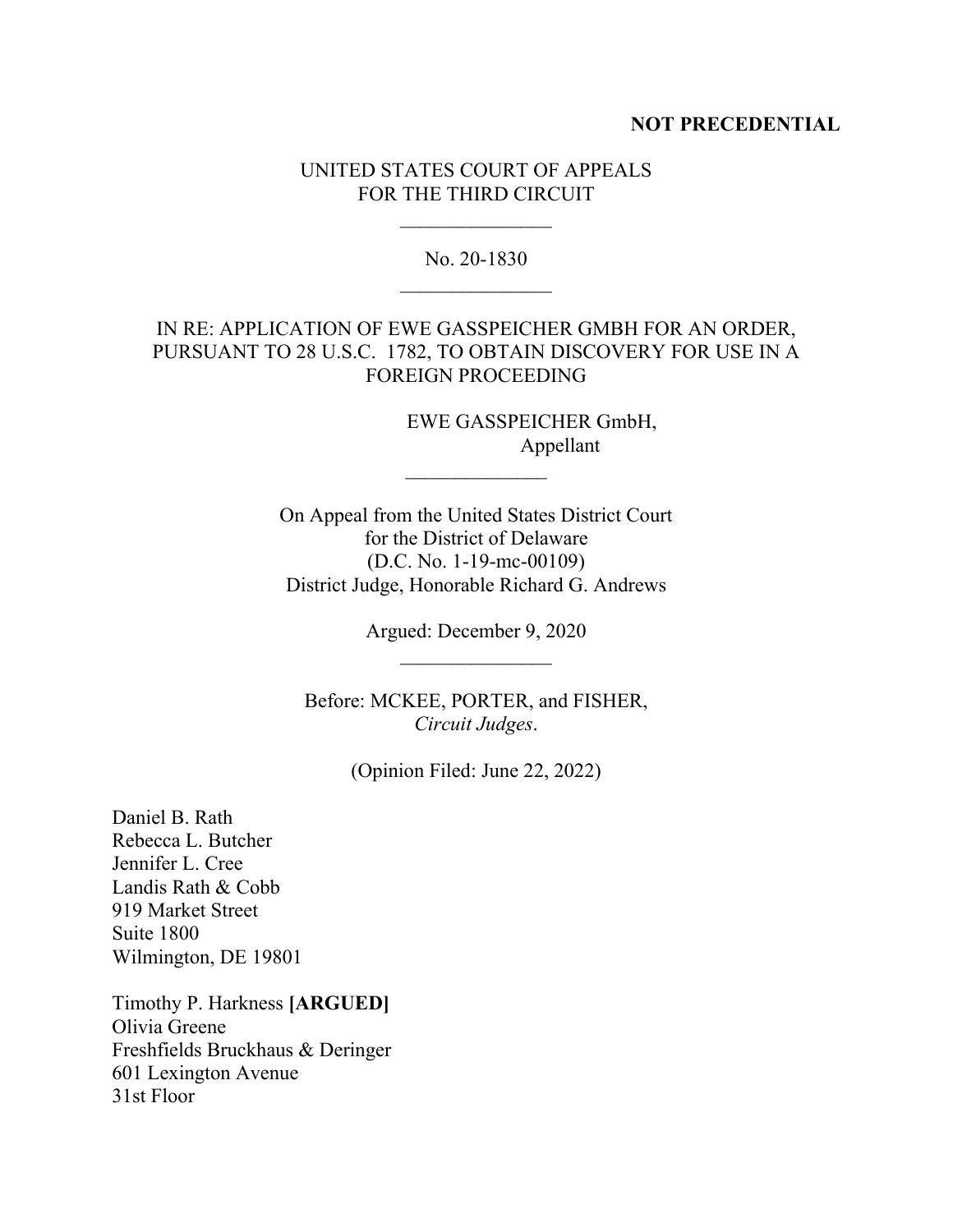New York, NY 10022

*Counsel for Applicant-Appellant*

Jeffrey S. Bucholtz **[ARGUED]** King & Spalding 1700 Pennsylvania Avenue, N.W. Suite 900 Washington, DC 20006

Elizabeth Silbert King & Spalding 1180 Peachtree Street, N.E. Suite 1600 Atlanta, GA 30309

Robert E. Meadows King & Spalding 1100 Louisiana Street Suite 4100 Houston, TX 77002

David C. McBride Anne Shea Gaza Robert M. Vrana Samantha G. Wilson Young Conaway Stargatt & Taylor Rodney Square 1000 North King Street Wilmington, DE 19801

*Counsel for Respondent-Appellee*

## OPINION

This disposition is not an opinion of the full Court and, under I.O.P. 5.7, is not binding precedent.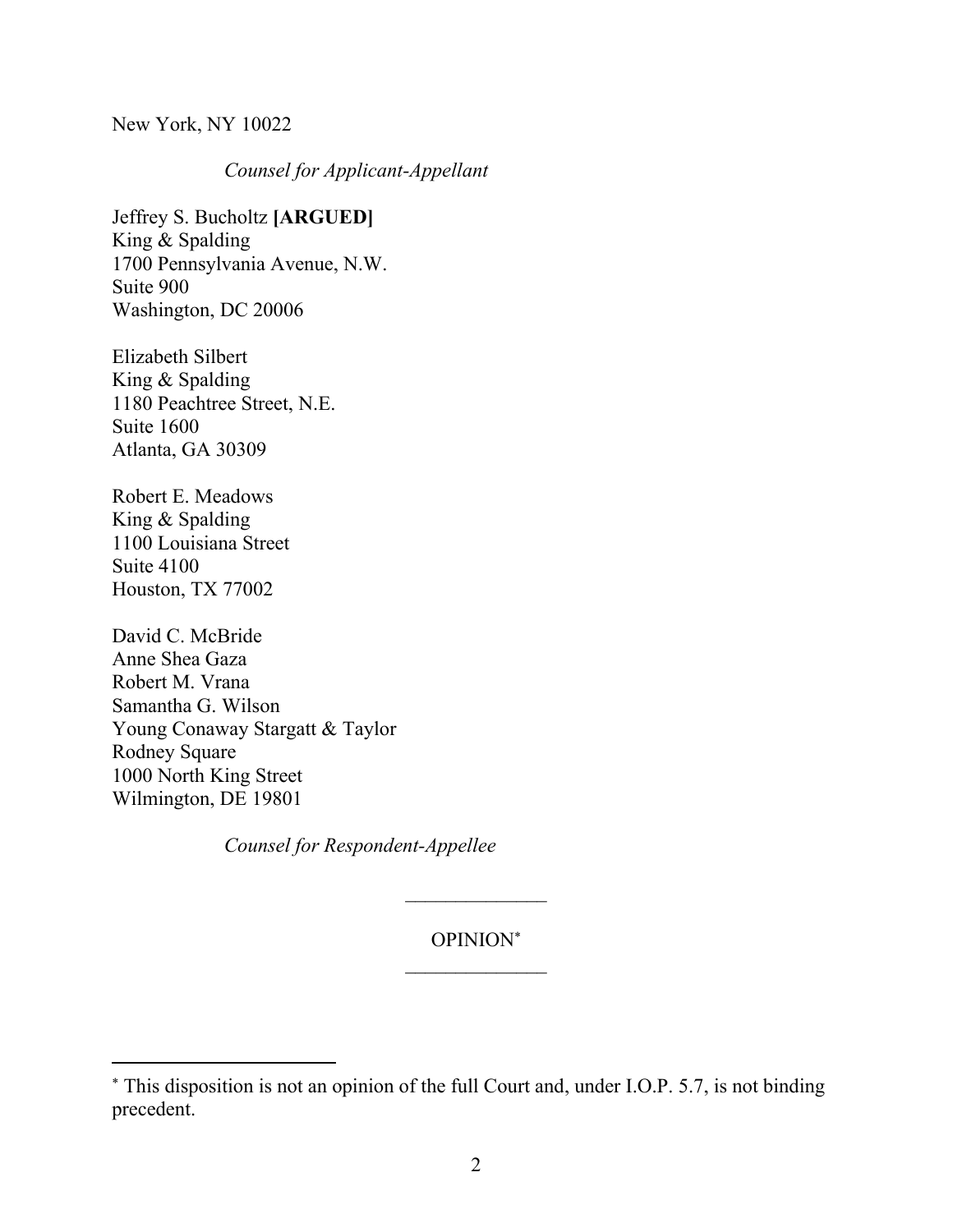### PER CURIAM

EWE Gasspeicher GmbH ("EWE") appeals from the District Court's order denying discovery under 28 U.S.C. § 1782. In light of the Supreme Court's recent decision in *ZF Automotive US, Inc. v. Luxshare Ltd.*, we will affirm. No. 21-401, 2022 WL 2111355 (U.S. June 13, 2022).

#### I

We write for the parties, so we summarize the facts and procedural history briefly. EWE, a German company, operates gas storage caverns in Germany. *See In re EWE Gasspeicher GmbH*, No. CV 19-MC-109-RGA, 2020 WL 1272612, at \*1 (D. Del. Mar. 17, 2020). German companies affiliated with Halliburton Company, an American multinational, supplied EWE with some safety valves for its caverns. *Id.* EWE believes the safety valves it got are defective, so it began contractually-mandated arbitration proceedings against its German suppliers under the rules of the Deutsche Institution für Schiedsgerichtsbarkeit ("DIS"), a private dispute-resolution association located in Berlin. *Id.* 

This foreign quarrel arrived on our shores when EWE sought discovery against Halliburton for use in the private arbitration. EWE relied on section 1782 of the Judicial Code, which allows U.S. district courts to compel discovery "for use in a proceeding in a foreign or international tribunal." 28 U.S.C. § 1782(a). The District Court quashed the subpoenas against Halliburton and denied discovery because "a private commercial arbitration is not a 'tribunal'" under section 1782. *EWE*, 2020 WL 1272612, at \*2 (D. Del. Mar. 17, 2020).

3